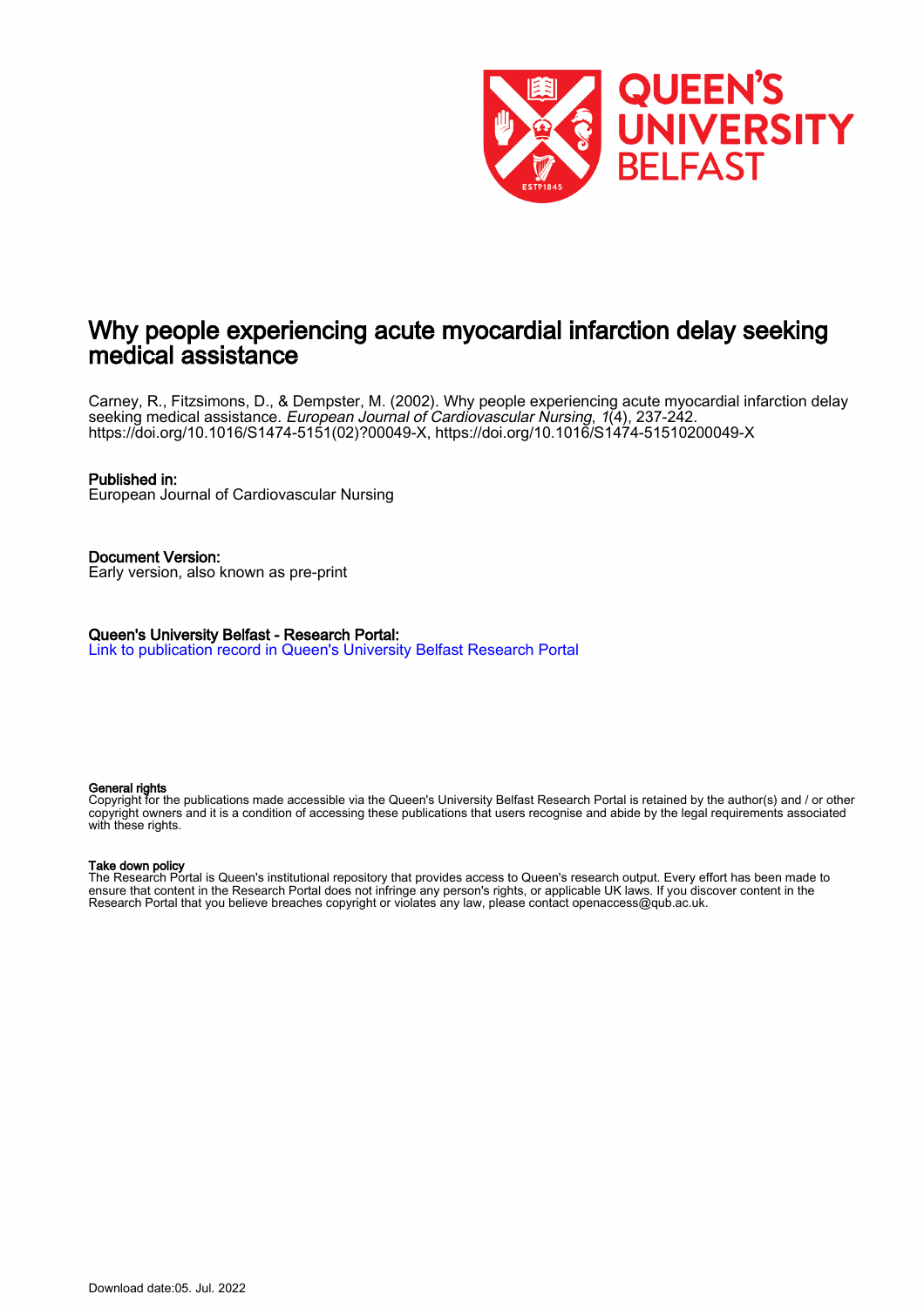# **Why people experiencing acute myocardial infarction delay seeking medical**

**assistance.**

Rosa Carney, Research Nurse Regional Cardiology Unit, Belfast City Hospital. Fitzsimons Donna, Lecturer and Research Facilitator Centre for Nursing Research, University of Ulster and Belfast City Hospital. Martin Dempster, Lecturer, School of Psychology, Queen's University, Belfast.

Address for correspondence: Dr Donna Fitzsimons, A Floor, Belfast City Hospital, Belfast, BT9 7AB.

Tel: 02890329241 ext 2984 Email: donna.fitzsimons @bch.n-i.nhs.uk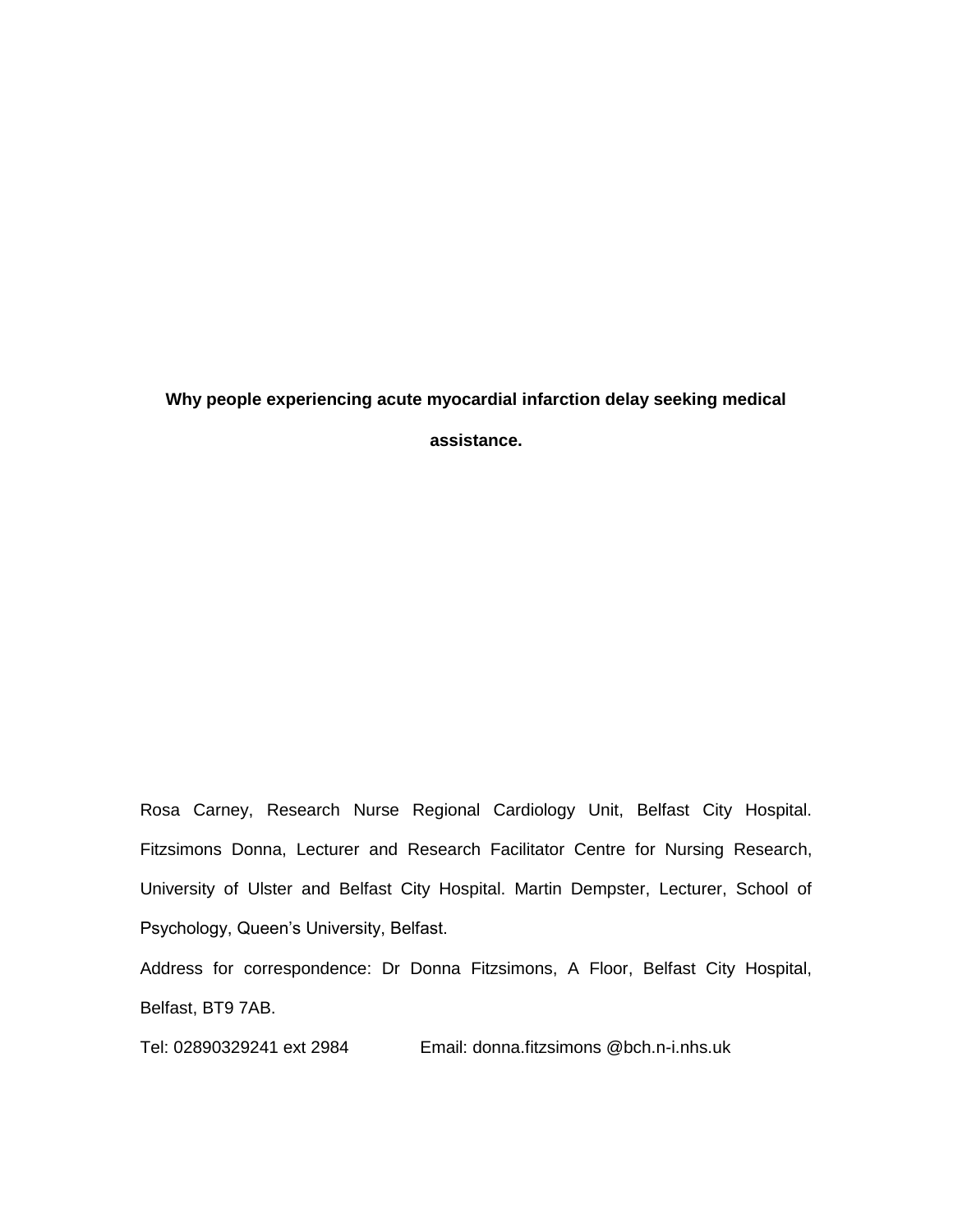#### **Abstract**

*Background*: Delay time from onset of symptoms of myocardial infarction to seeking medical assistance can have life-threatening consequences. A number of factors have been associated with delay, but there is little evidence regarding the predictive value of these indices. *Aim*: To explore potential predictors of patient delay from onset of symptoms to time medical assistance was sought in a consecutive sample of patients admitted to CCU with acute myocardial infarction. *Methods*: The Cardiac Denial of Impact Scale, Health Locus of Control Scale, Health Value Scale and Pennebaker Inventory of Limbic Languidness were administered to 62 patients between three and six days after admission. *Results*: Attribution of symptoms to heart disease and health locus of control had a significant predictive effect on patients seeking help within 60 minutes, while previous experience of heart disease did not. *Conclusion*: Assisting individuals to recognise the potential for symptoms to have a cardiac origin is an important objective. Interventions should take into account the variety of cognitive and behavioural factors involved in decision making.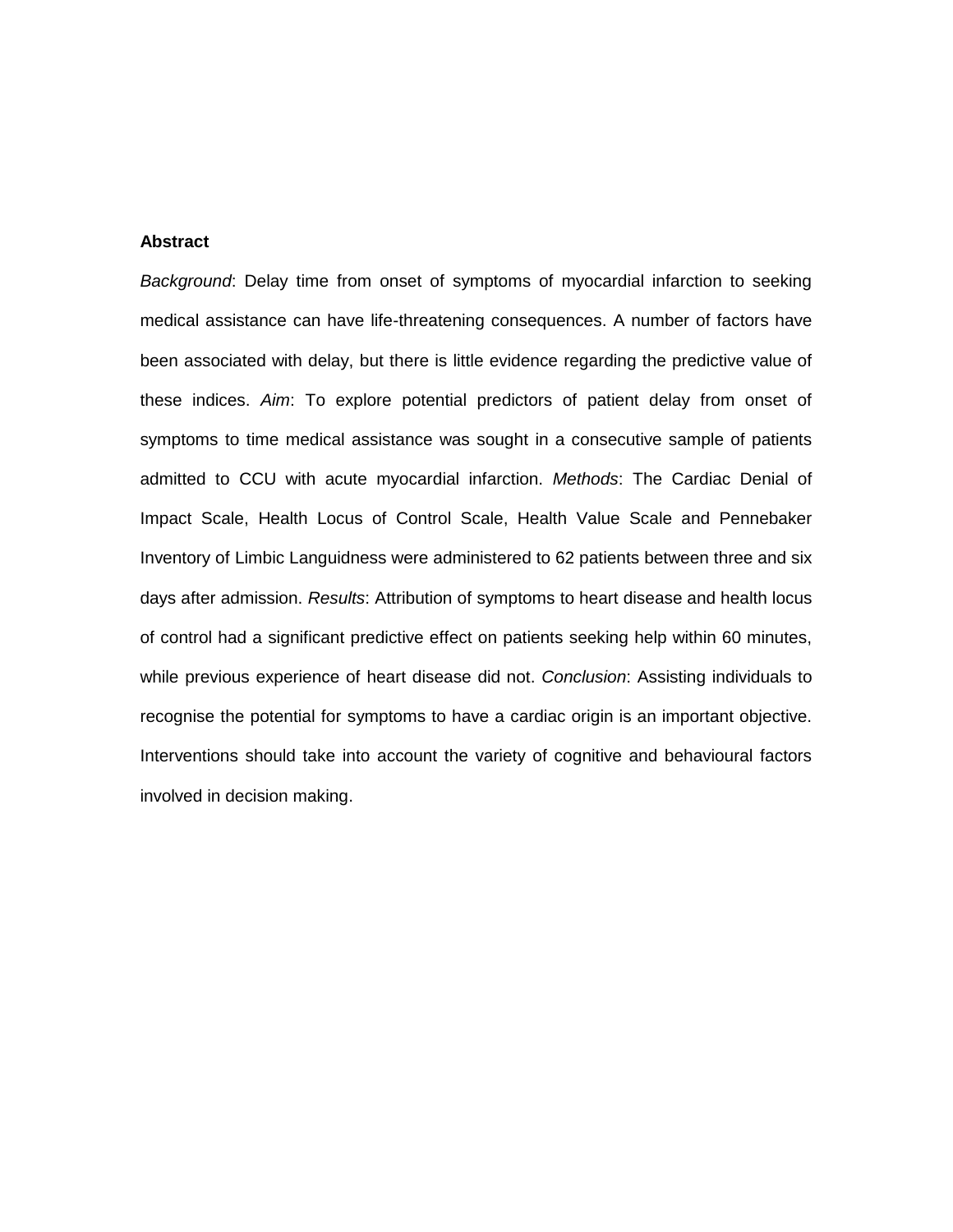#### **Introduction**

For well over a decade now thrombolytic therapy has revolutionized the treatment of acute myocardial infarction, essentially dissolving the clot and restoring blood flow to the myocardium. Large clinical trials have demonstrated the effectiveness of thrombolysis in reducing mortality and improving prognosis for these patients [1]. The improvement in these parameters is directly related to the delay in administration of the drug and there has therefore been much interest in factors which prolong patients' decision to seek assistance.

Recent guidelines advocate a delay of no more than 60 minutes between the onset of symptoms and administration of thrombolytic therapy [2]. Many hospitals and health regions have put systems in place to expedite drug administration once the patient has sought medical assistance [3]. Significant delay can also be caused by the type of assistance the patient initially seeks. Studies have found that as many as 50% of patients admitted to hospital with a heart attack call their GP first, rather than an emergency ambulance [4], thus prolonging the time to treatment. However these do not represent the only source of delay. Other research has found that the longest phase of delay is the time taken by individuals to interpret their symptoms as cardiac in origin and decide to seek medical help [5].

#### **Factors influencing delay**

There have been several studies which have examined the influence of age on delay time, with a consensus that older people take longer to seek medical assistance than younger individuals [6, 7, 8]. Despite many reports which confirm that women have greater uptake of medical resources than men [7, 9], studies of cardiac illness have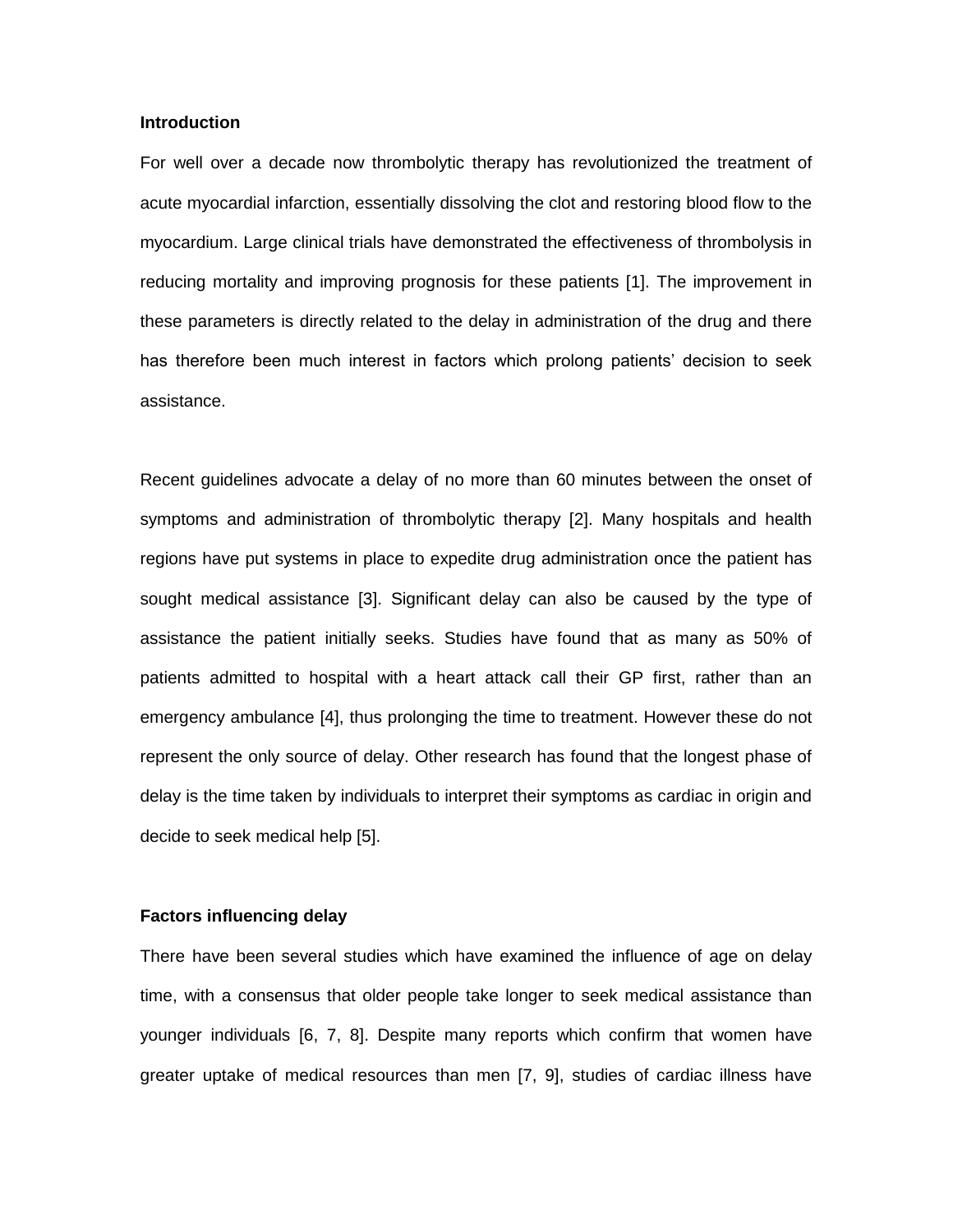generally found that women have significantly longer delay time than men [6]. Various reasons have been postulated for this anomaly, including popular perception of heart disease as a predominantly male illness. Such beliefs are not supported by evidence, as ischaemic heart disease claims more female lives than breast cancer for example [10].

It is also surprising to find that previous experience of heart disease does not necessarily have a positive influence on delay time. Various sources substantiate that those with known risk factors, or previous heart disease, are no faster in seeking medical assistance than others without such history [8, 11]. The influence of denial on such behaviour has been examined and it has been postulated that previous myocardial infarction may induce post traumatic stress disorder resulting in a situation where individuals may suppress or avoid stimuli that remind him or her of the initial trauma [12]. The concept of denial has been recognised in cardiac patients for many years [13]. It is linked to both positive and negative consequences although certainly its tendency to prolong delay time may endanger the health of the individual [14]. In a study of patients who had a previous myocardial infarction, it was found that fear and denial were frequently experienced during the cardiac emergency [4]. These cognitive processes may influence any future actions, inhibiting or prolonging calls for help.

There is evidence that individuals' behaviour whilst experiencing an acute myocardial infarction is influenced by their prior expectations of what a heart attack would feel like. In a study of 88 patients presenting with a first heart attack, a mismatch between the symptoms experienced and those expected was found in 58% of the sample, and this was associated with delay. The significant proportion of this sample who experienced atypical symptoms, took longer to reach hospital than those whose symptoms were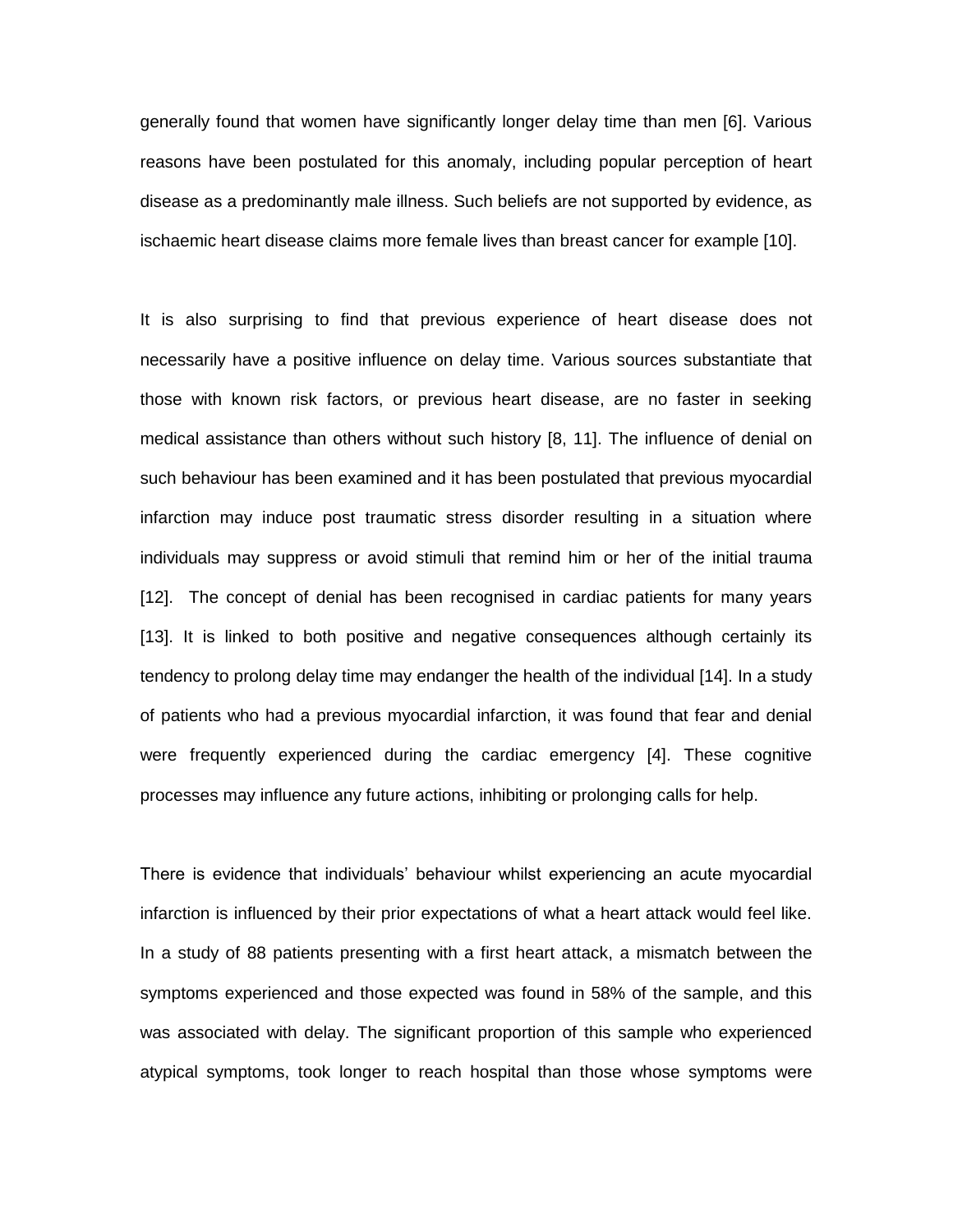typical [15]. As a result, the authors concluded that the experience and interpretation of symptoms is an important source of delay for patients experiencing a heart attack.

Symptom perception is related to virtually all activities of daily living, as for instance we eat and sleep in response to feeling hungry and tired respectively. Therefore the process of noticing and reporting symptoms is a key element in the maintenance of homeostasis. Individuals who are not attentive to the severity of their symptoms during a myocardial infarction may attribute the pain to indigestion and therefore delay seeking help. This may have life threatening consequences for the individual [16]. The Pennebaker Inventory of Limbic Languidness (PILL) was devised as a means to detect the individual's disposition to report symptoms. It was found that high scorers on this instrument were more likely to engage in health related behaviours than those with lower scores. It may be proposed that high scoring symptom reporters would have shorter delay times than low scoring symptom reporters. However, disposition to report symptoms using the PILL measure and its impact on delay for cardiac patients has not previously been examined.

A more recent qualitative study of the decision-making processes of a sample of 22 patients admitted to hospital with a second, third or fourth heart attack found that knowledge of symptoms (from previous attack) was not enough to induce prompt action [17]. These authors identified six themes which influenced patients' decision making including:- symptom appraisal, perception of risk, previous experience and psychological factors such as fear and denial. They call for more research on the subject and conclude that interventions to reduce delay should take into account the variety of factors contributing to its occurrence.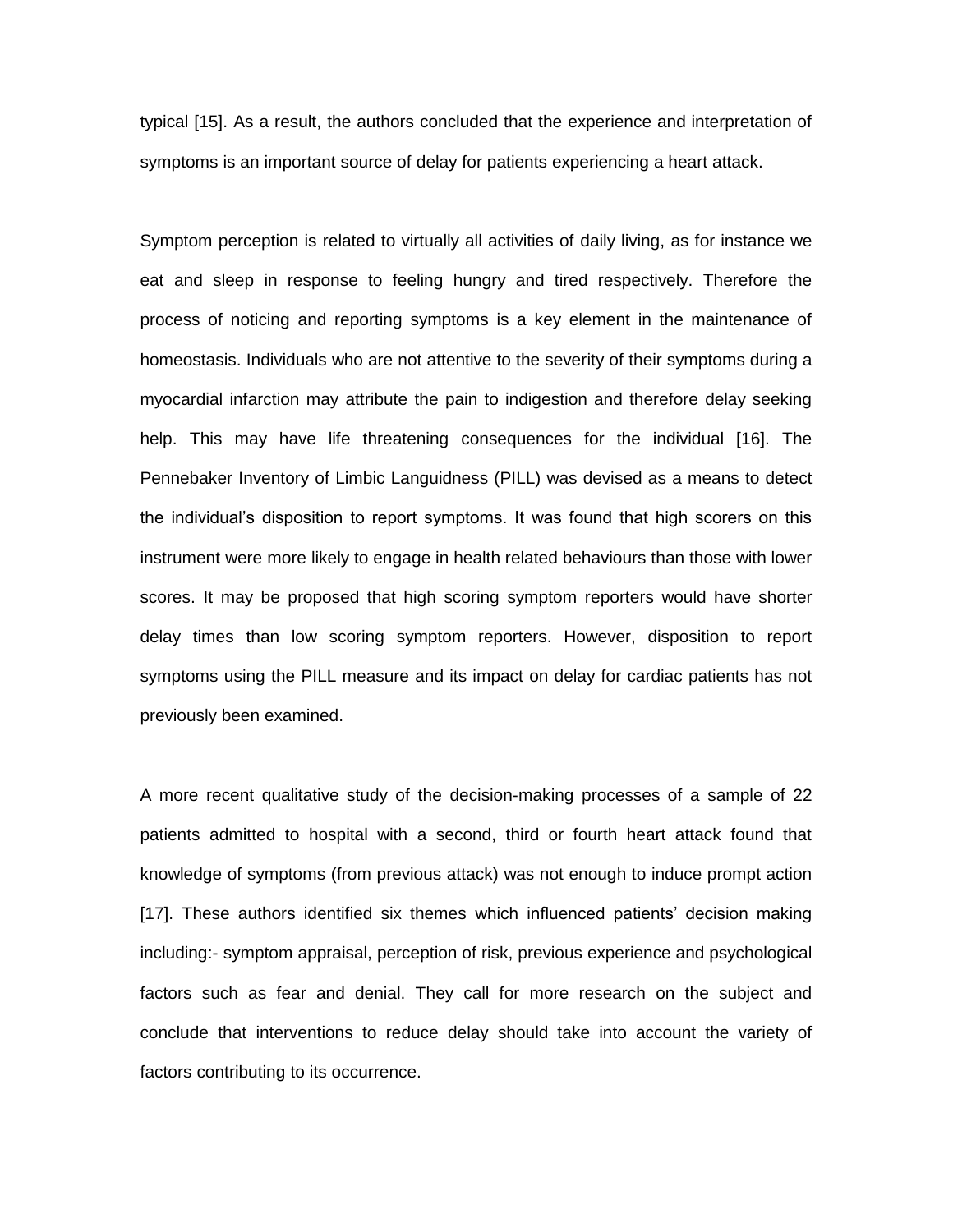Further explanation of the reasons for help-seeking delay after onset of symptoms of acute infarction may be found among the various health behaviour models. Cognition models such as the Health Belief Model [18] and the Protection Motivation Theory [19] suggest that perceptions of severity and susceptibility, among other factors, may be important determinants of health-related behaviours and the Health Belief Model has been proposed as an aid to explaining patient delay in seeking help for symptoms of acute infarction [20]. Considerable attention has also been given to locus of control theory, which seeks to predict health behaviour on the basis of an individual's perception of whether control over specific situations resides with the individual (internal) or others (external). As a result the Health Locus of Control (HLOC) scale was developed to evaluate such perceptions and proposed that these may be predictive of health actions [21]. Other work has found the HLOC scale to be a useful tool in the prediction of compliance with cardiac rehabilitation [22]. There is also evidence to suggest that the value one places on one's health is a significant predictor of health behaviour [23], and Lau et al have developed the Health Value Scale to assess this construct. However, research is required to explore the relevance of these models to the experience of myocardial infarction thereby informing the design of interventions to reduce patient delay time.

It appears from the literature that a number of factors have been postulated as contributing to delay for patients experiencing a myocardial infarction. These studies emanate mainly from United States, although some work has been conducted on the subject in Britain and Germany. There is however a need to bring together a combined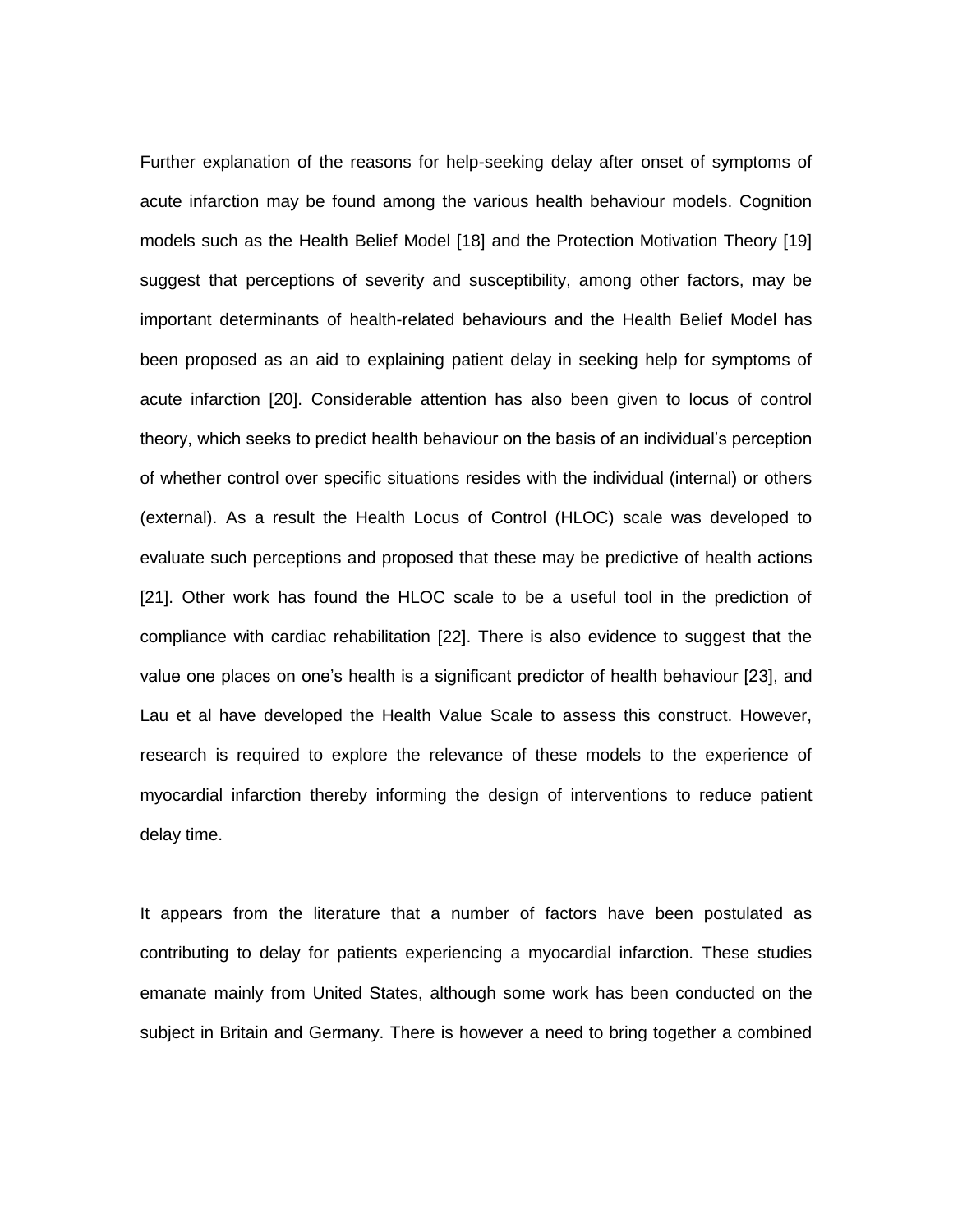analysis of the factors previously shown to be potentially relevant in predicting delay in this group and to apply these in a European setting.

#### **Aim of the study**

The aim of this study was to explore potential predictors of patient delay from onset of symptoms to time of seeking medical assistance in a sample of patients admitted to hospital with an acute myocardial infarction. The dependent variable was delay time and the independent variables were age, gender, method of accessing help, past medical history, symptom attribution, denial, Health Locus of Control, health value and predisposition to report symptoms measured by the Pennebaker Inventory of Limbid Languidness [16].

#### **Study Design**

#### **Setting**

The study was conducted in a large teaching hospital in Northern Ireland. It is a tertiary referral centre, receiving patients from district hospitals who require invasive diagnostic and treatment facilities.

#### **Design and instruments**

A cross-sectional, survey design was used for this study. Instruments included a clinical and sociodemographic questionnaire designed by the research team, comprising 23 questions. In addition to this four measurement scales derived from the literature were used in this study:

- Pennebaker Inventory of Limbic Languidness [16]
- Cardiac Denial of Impact Scale [14]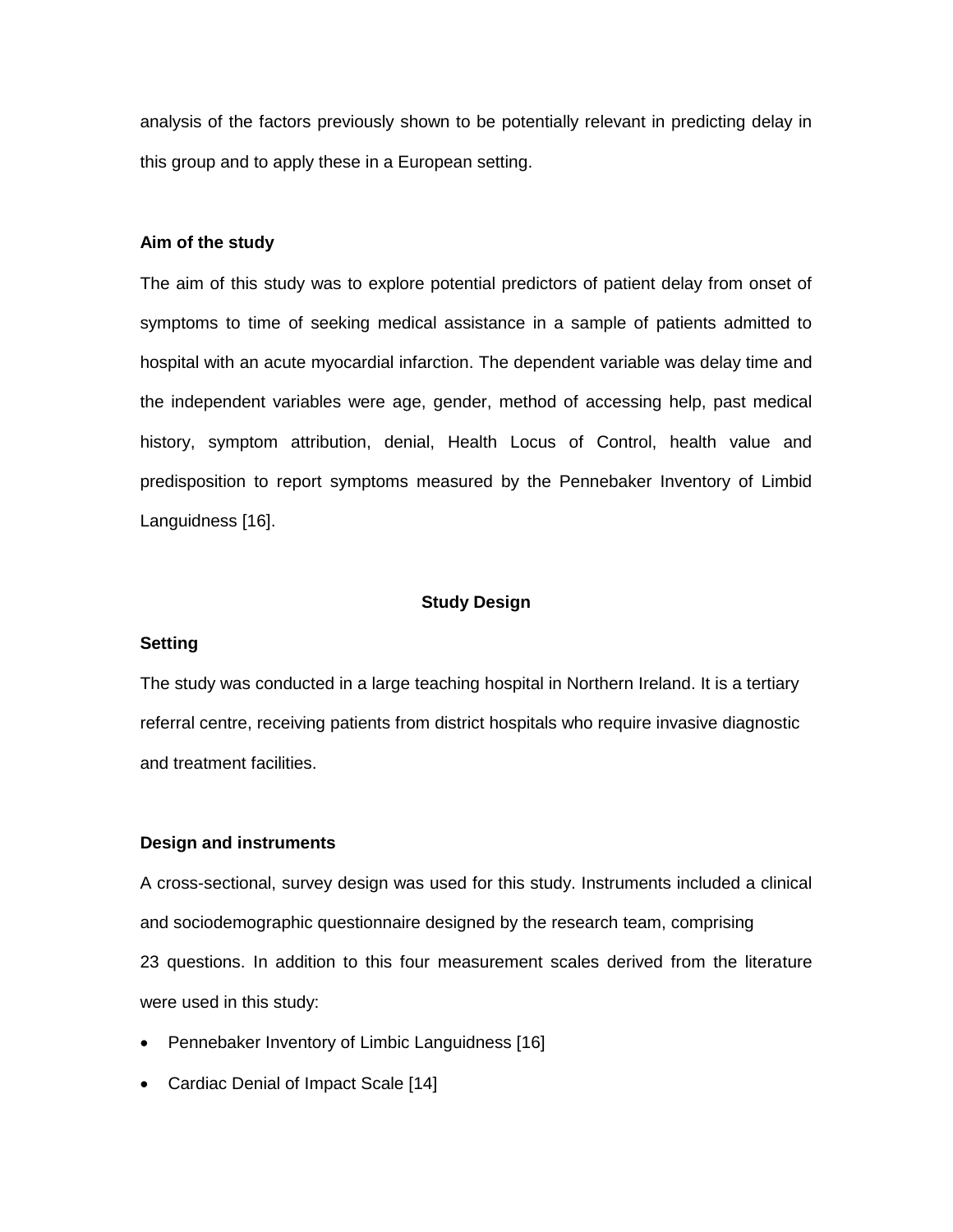- Health Locus of Control Scale [21]
- Health Value Scale [23]

#### **Patients**

The sample comprised all eligible patients admitted to the Coronary Care Unit of a tertiary referral hospital over a consecutive three month period. All patients with a positive diagnosis of acute myocardial infarction, evidenced by raised troponin or cardiac enzyme levels were studied. Exclusion criteria included those patients who could not read or write, those who developed on-going complications such as heart failure or life- threatening arrhythmias and those who were transferred out of the Unit to receive emergency coronary artery bypass surgery.

#### **Procedure**

Patients entered the study on day three of their admission, or later, up to a maximum of day six, if they had complications. Ethical approval for the study was granted by the local university research ethics committee. The study was explained to all eligible patients and they were given the opportunity to ask questions at least 12 hours before written consent was sought. The opportunity to withdraw from the study at any stage without penalty was also stressed to participants. The questionnaires used in the study were self report instruments. They were administered by the researcher in a single ward where each patient had the opportunity to complete the questionnaires in private. The researcher was available afterward to answer questions.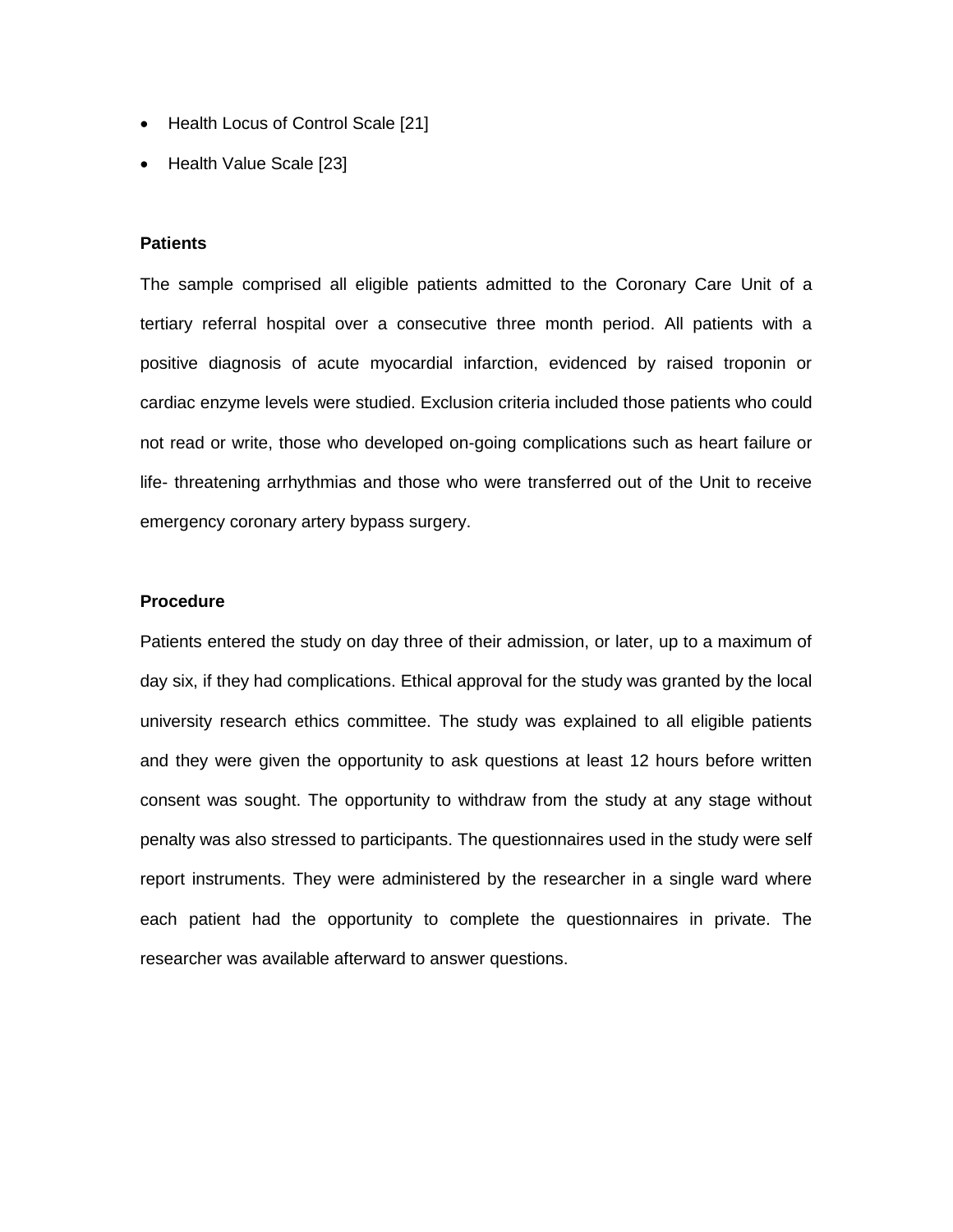#### **Data Analysis**

All data were entered onto SPSS and analysed using standard descriptive statistics, non-parametric tests, and logistic regression analysis.

#### **Results**

#### **Sociodemographic and clinical characteristics**

There were 62 participants in the study, (mean (sd) age  $=$  57.03 (10.75) years; 88.7% (55/62) male). The medical history of the participants and the symptoms they experienced during their most recent myocardial infarction are displayed in Table 1.

#### **Patients' perceptions and action during event**

Participants were asked what they believed was the cause of their symptoms and the modal response was "indigestion" (34%). Of the reasons given for not seeking help immediately, 37% stated that it was because they were unsure of the symptoms. During the onset of these symptoms the minority of participants (27%) were alone; threequarters called their GP or a member of their family for help and the remainder telephoned for an emergency ambulance. There was no statistically significant association between the method of help seeking and whether or not the person was alone. Neither was there a statistically significant association between previous history of ischaemic heart disease and whether or not symptoms were attributed to heart disease (both  $\chi^2$  <0.001, df = 1, p > 0.999).

#### **Delay Time**

The summary statistics for the time delay between onset of symptoms and seeking help and for the psychological variables included in the study are shown in Table 2. As the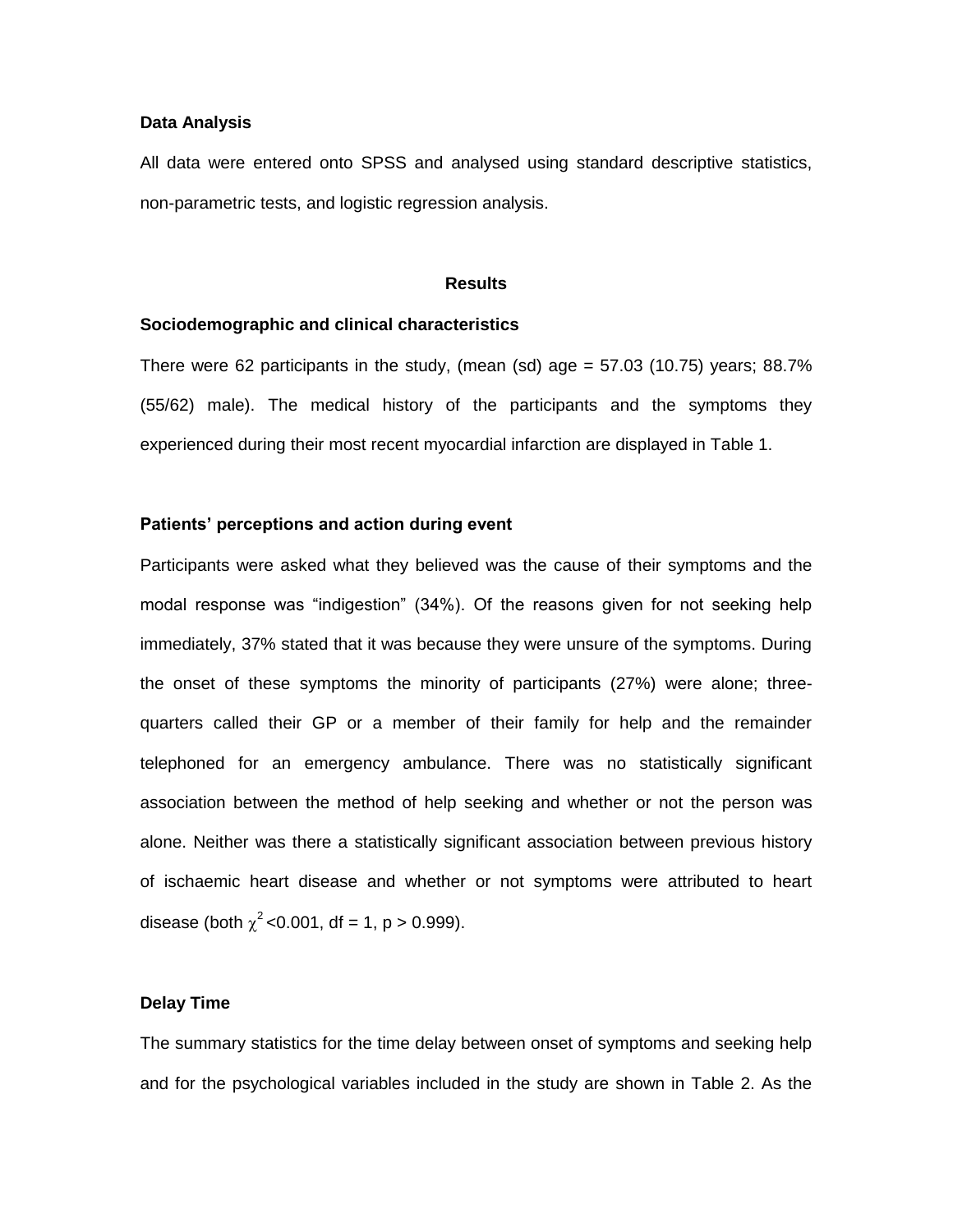time delay variable had an extreme positive skew, the median is a more representative measure of central tendency, indicating that patients waited for a median time of 2 hours and 15 minutes from the onset of their symptoms before seeking help. This value is far in excess of the 90 minutes indicated by the BHF. In fact 60% (37/62) of patients waited longer than 90 minutes before seeking help and 63% (39/62) of patients waited longer than 60 minutes.

#### **Factors associated with delay**

In order to determine which variables could help to predict delay time, a logistic regression model was constructed using the time delay in seeking help as the dependent variable based on the NSF cut-off point of 60 minutes[2]. The independent variables were:- predisposition to report symptoms, denial, health value, health locus of control, sex, age, whether or not symptoms were attributed to heart pain, whether or not the patients had a previous history of CHD and whether or not the patients telephoned an emergency ambulance to get help. The model fit was statistically significant ( $\chi^2$  = 27.302, p = .004), with an R<sup>2</sup> value of 0.38. The information provided by the independent variables increased the classification accuracy on the dependent variable from 64.9% to 84.2%. Significant predictors in the model were health value, predisposition to report symptoms, internal (p=0.06) and chance locus of control and whether or not symptoms were attributed to heart pain (see Table 3). Specifically, the results suggest that the odds of a person who did attribute their symptoms to heart pain taking less than 60 minutes to get help are about 4 times higher than those of a person who did not attribute their symptoms to heart pain. Additionally, as health value scores increase and chance locus of control scores increase and as predisposition to report symptoms scores and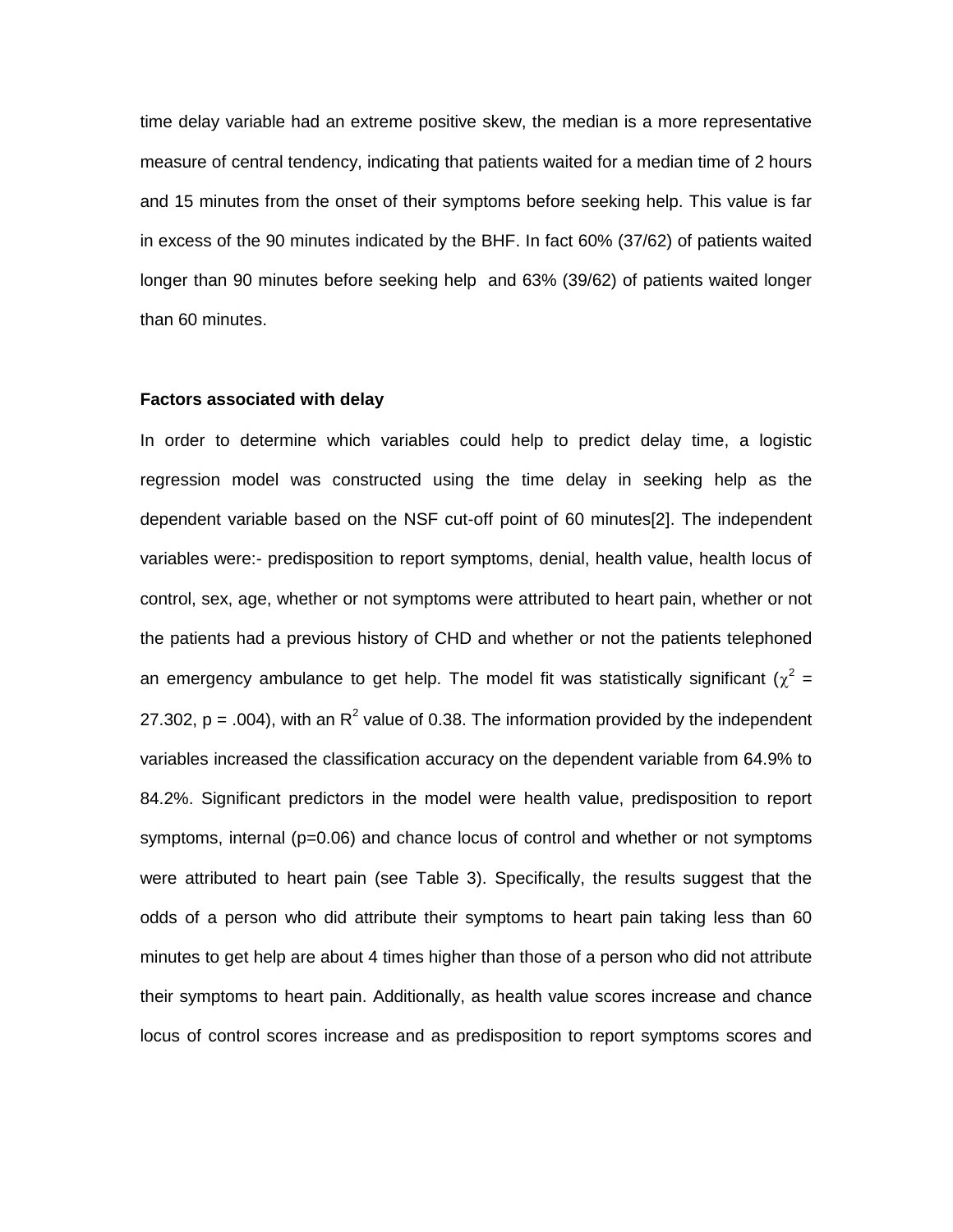internal locus of control scores decrease, the odds of taking less than 60 minutes to get help also decrease.

#### **Discussion**

This study has found that attribution of symptoms to ischaemic heart disease is the strongest predictive factor in patients seeking help within 60 minutes from the onset of symptoms. This supports previous research [24] and has important clinical implications, not just for patients with a history of heart disease, who only accounted for 28% of this sample, but for the general public as well. Most patients in this study initially attributed their symptoms to indigestion, irrespective of whether they had a previous history of heart disease or not. This is an interesting finding which concurs with other studies of this population [17]. It may however deliver an important message in terms of how individuals experiencing a heart attack perceive and evaluate their symptoms. It confirms the importance of lay beliefs which support a "common sense" or lay interpretation of symptoms [26] Thus it appears that an individual experiencing symptoms will initially seek to attribute these to the most innocuous cause. These findings raise the question whether over-the-counter indigestion remedies should carry measured advice to patients, a proportion of whom may in fact be experiencing cardiac symptoms.

Furthermore, it is not only the attribution of symptoms which play an important role in the help-seeking behaviour of these individuals, but also their attribution for control over their health. Our findings suggest that individuals who attribute control for their health to chance factors such as "fate" are more likely to delay longer before seeking help and those who perceive themselves to be responsible for their health are more likely to seek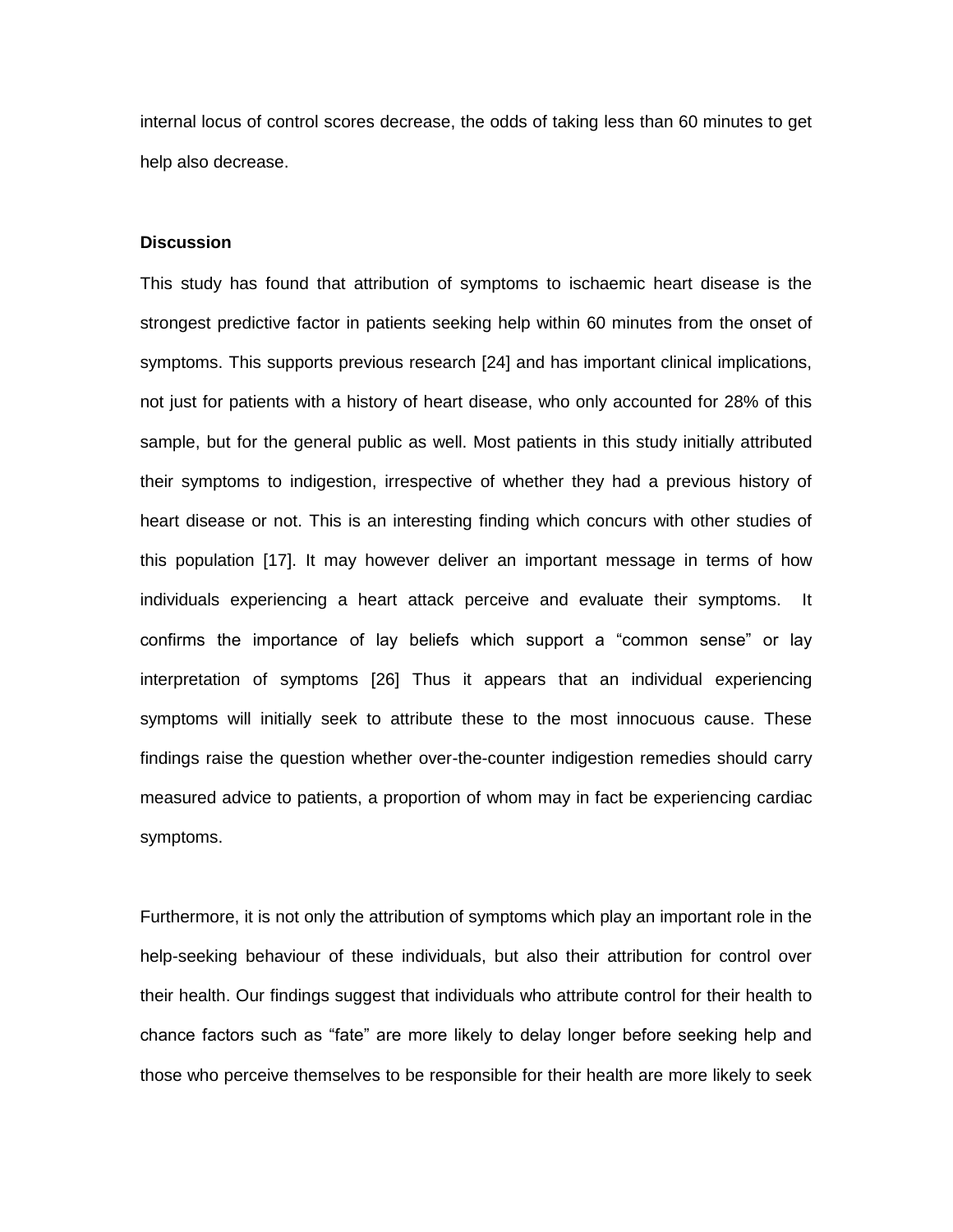help quicker. This pattern of results has previously been found in several patient groups and among people with symptoms of AMI in particular [27].

These findings substantiate other research and demonstrate that past history of an acute myocardial infarction does not expedite patients' call for help during a subsequent attack [8]. This counter-intuitive finding has important clinical implications, raising questions about the efficacy of health education interventions and previous cardiac rehabilitation programmes these patients may have taken part in. Various initiatives have been put in place in countries throughout Europe to shorten delay time. Our findings suggest that education of this population is a challenging objective that should take into account the variety of psychological and pathological processes that influence decision making.

Given that current guidelines advocate a delay of no more than 60 minutes from onset of symptoms to thrombolysis it is of some concern that we found a substantial delay of 2 hours and 15 minutes (median) in this study. It would thus seem that it is the persistence of symptoms rather than their severity that encourages patients to seek help. There was a large variance noted in delay time in this study which may be accounted for by the presence of prodromal symptoms, making it difficult to specify precisely the time at which myocardial infarction occurred.

It is unsurprising that we found that a higher predisposition to report symptoms score speeds patient response time but an unexpected result was that higher health value actually delays patient response time. Perhaps it is the case that patients who value their health more are also more likely to ponder various options and seek advice from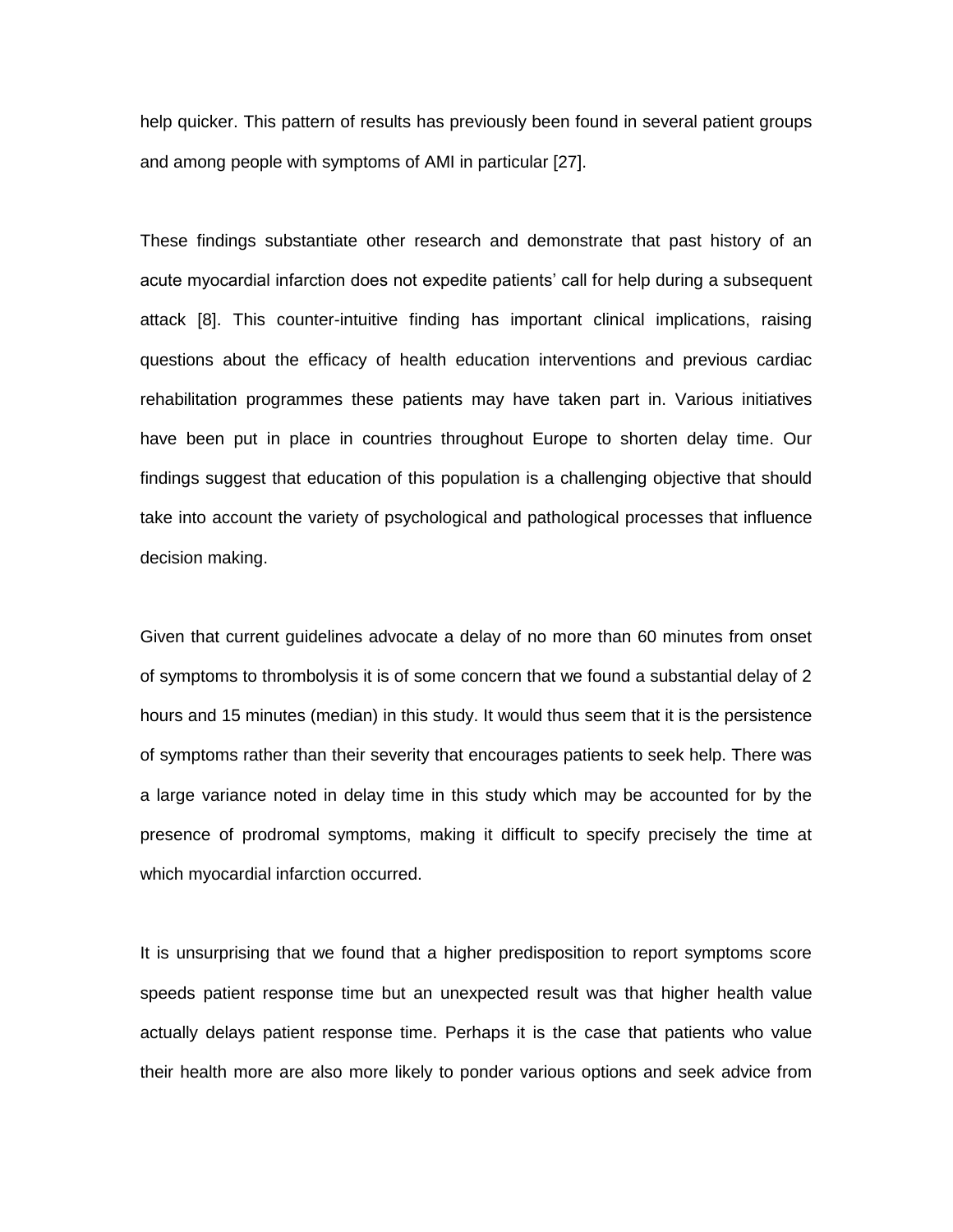those around them, before making a considered judgement about the appropriate action. However, given the concentration of high scores within this group, it is difficult to draw firm conclusions.

#### **Conclusion**

Delay in seeking help during a myocardial infarction can have life–threatening consequences. Given the conflicting research which exists in relation to factors contributing to delay, it is imperative that we have stronger evidence on which to base nursing interventions in terms of both primary and secondary prevention. This exploratory study has applied a number of instruments identified by previous research and sought to evaluate their predictive value in terms of patient delay time. Findings from our research suggest that the individual's ability to relate the symptoms they are experiencing to their heart is the strongest predictive factor in patients seeking help within 60 minutes. It is interesting that while locus of control is also of predictive value, previous experience of heart disease is not. Therefore in this study those patients with previous cardiac history, were no quicker in seeking assistance during a heart attack than others without such history.

The psychological factor of attribution appears an important characteristic to address in any attempts to reduce patient delay in seeking help during acute myocardial infarction. Individuals need a clearer understanding of the variability of symptoms of an infarction so that they may be quicker in attributing appropriate symptoms to heart pain. In addition perceptions of control for one's health must be challenged, to ensure that individuals perceive their actions to be one of the most important elements in the potentially life-saving treatment that is required.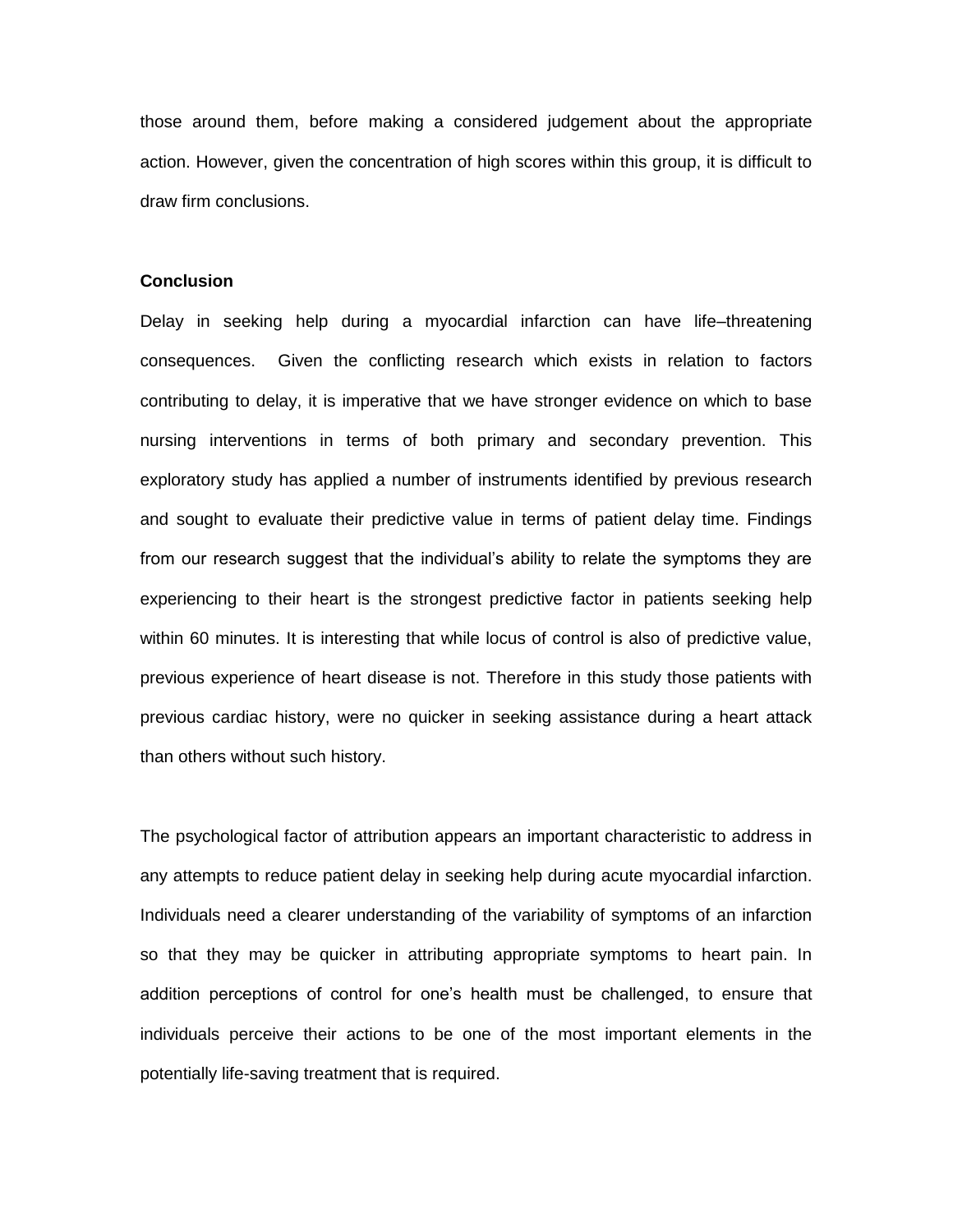Considering the discussions in the literature, it is interesting to note that our findings suggest that denial, sex, age and method of help sought are not related significantly to patient delay time. Due to the small sample size in our study these results are purely exploratory, but they demonstrate the variability of research findings in this area, challenge existing knowledge and underscore the need for more applied, clinical research on the subject.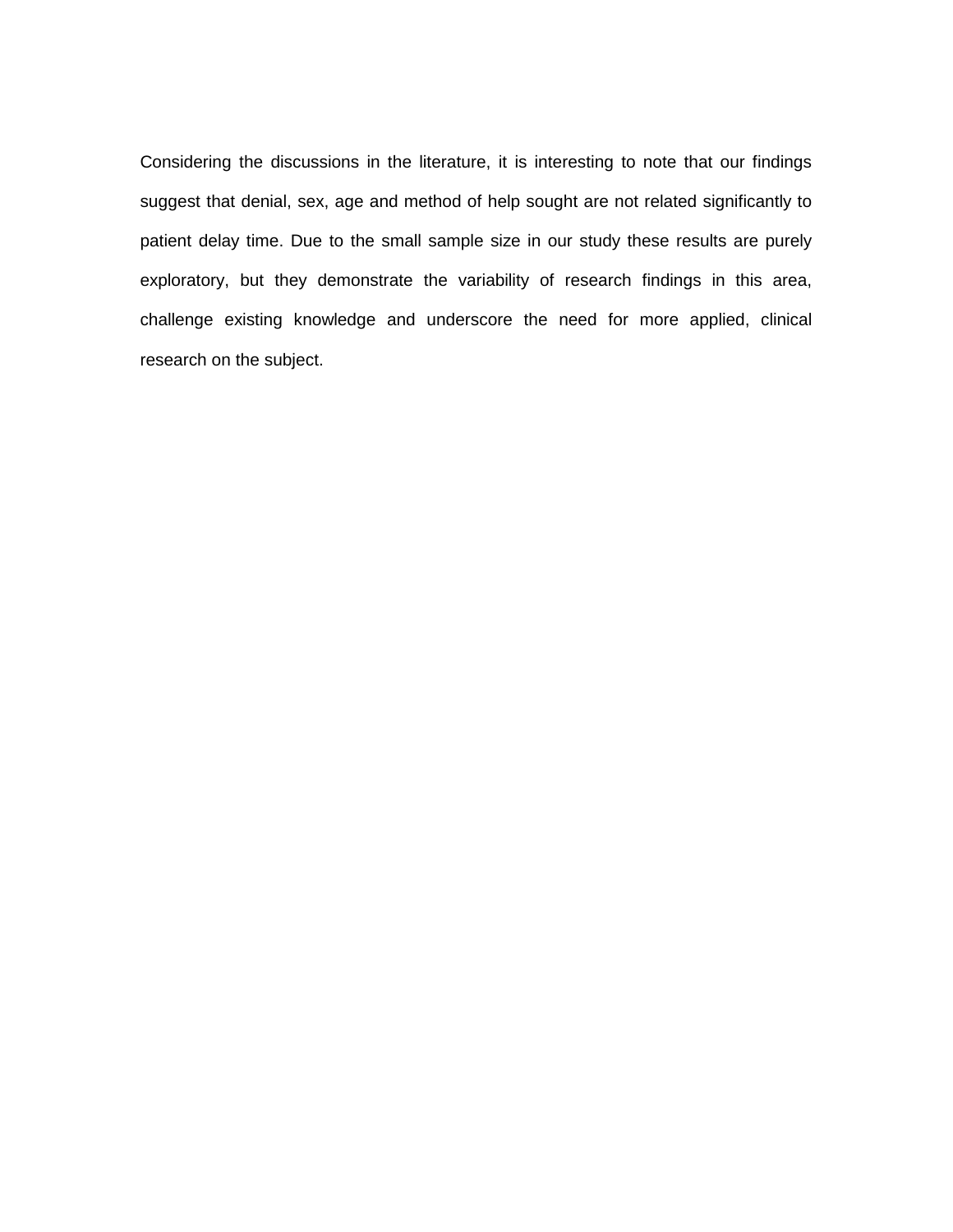|                         | N (total = $62$ ) | Percent |
|-------------------------|-------------------|---------|
| <b>CHD</b>              | 17                | 27.4    |
| Hypertension            | 13                | 21.0    |
| <b>Diabetes</b>         | 5                 | 8.1     |
| <b>High Cholesterol</b> | 12                | 19.4    |
| <b>Current smoker</b>   | 17                | 27.4    |
| Ex-smoker               | 25                | 40.3    |
|                         |                   |         |
| Symptoms reported:      |                   |         |
| <b>Chest tightness</b>  | 42                | 67.7    |
| Sweating                | 35                | 56.5    |
| Arm pain                | 21                | 33.9    |
| Shortness of breath     | 20                | 32.3    |
| Nausea                  | 17                | 27.4    |
| Crushing sensation in   | 16                | 25.8    |
| chest                   |                   |         |
| Attributed symptoms to  | 21                | 35.6    |
| heart pain              |                   |         |

**Table 1: Medical history reported by participants and symptoms experienced by participants at onset of most recent episode of AMI**

### **Table 2: Summary statistics for time delay to help seeking and psychological variables**

|                      | Mean   | Std.Dev. | Median | <b>IQR</b> | Possible<br>Range |
|----------------------|--------|----------|--------|------------|-------------------|
| Time delay<br>(mins) | 2388.7 | 10839.55 | 135    | 877.50     |                   |
| <b>Health Value</b>  | 23.36  | 4.40     | 24     | 8          | $4 - 36$          |
| Denial               | 24.35  | 5.55     | 24     | 7.25       | $8 - 40$          |
| <b>PILL</b>          | 10.74  | 7.61     | 9      | 10         | $0 - 54$          |
| Locus of<br>control: |        |          |        |            |                   |
| Internal             | 26.05  | 5.52     | 27     | 8.25       | $6 - 36$          |
|                      |        |          |        |            |                   |
| Powerful others      | 23.90  | 6.08     | 24     | 10         | $6 - 36$          |
| Chance               | 17.95  | 5.41     | 19     | 8          | $6 - 36$          |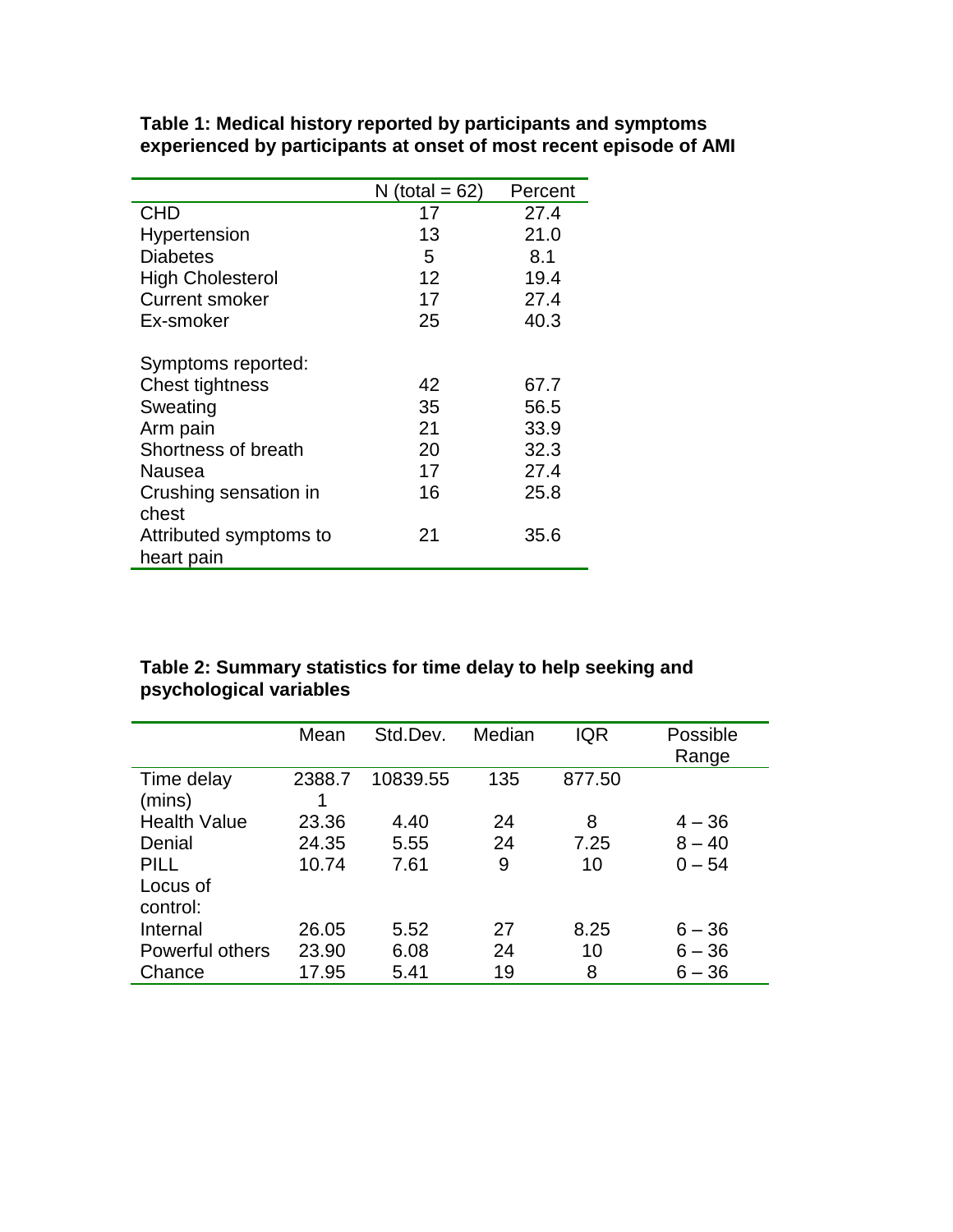# **Table 3: Significant predictors from logistic regression model (dependent variable**

|                     | Regression<br>Coefficient (B) | Odds ratio | P     |
|---------------------|-------------------------------|------------|-------|
| Health value        | 0.250                         | 1.284      | 0.039 |
| Predisposition to   | $-0.197$                      | 0.821      | 0.014 |
| report symptoms     |                               |            |       |
| Symptoms were       | 1.483                         | 4.404      | 0.047 |
| attributed to heart |                               |            |       |
| pain                |                               |            |       |
| Chance locus of     | 0.179                         | 1.196      | 0.037 |
| control             |                               |            |       |
| Internal locus of   | $-0.163$                      | 0.850      | 0.060 |
| control             |                               |            |       |
|                     |                               |            |       |

**= less than 60 minutes to seek help)**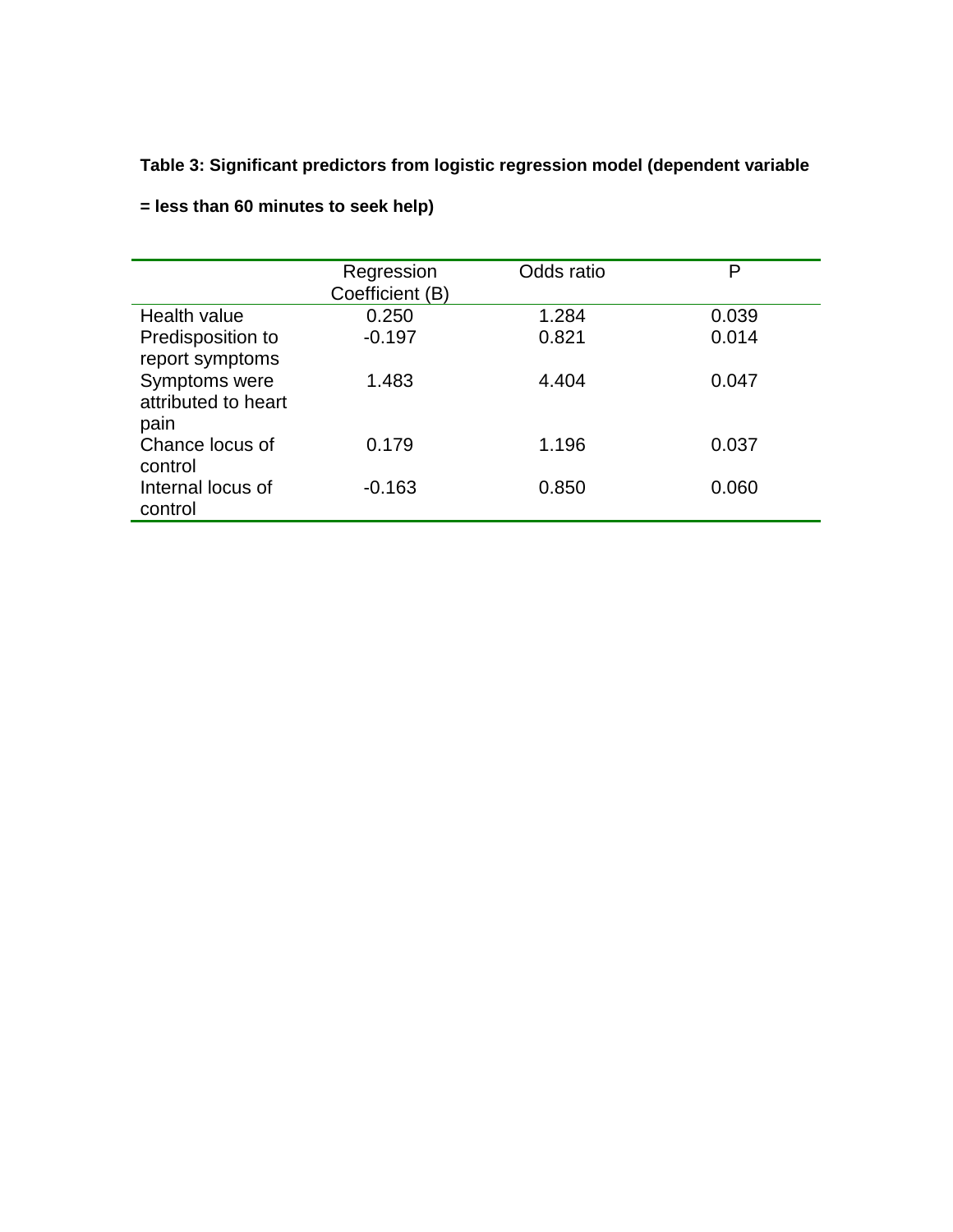#### **References**

- 1) (ISIS-2) Second International Study of Infarct Survival Collaborative Group. (1988) Randomized trial of intravenous streptokinase, oral aspirin, both or neither among 17,187 cases of suspected myocardial infarction. Lancet. 2, 349-360.
- 2) Department of Health. National service framework for coronary heart disease. London: Stationary Office, 2000.
- 3) Rawles, J., Sinclair, C., Jemings, K., Richie, L. and Waugh, N. (1999) Call to needle times after acute myocardial infarction. BMJ 318: 597-598.
- 4) Meischke, H., Eisenberg, M., Schaeffer, S and Henwood, D.K. (2000) The 'Heart Attack Survival Kit' project: an intervention designed to increase seniors' intentions to respond appropriately to the symptoms of acute myocardial infarction. Health Education Research. 15 (3) 317-326.
- 5) Johnson, J. A and King, K. B. (1995) Influence of expectations about symptoms on delay in seeking treatment during a myocardial infarction. American Journal of Critical Care. 4, (1) 29-35.
- 6) Johnson-Zerwic, J. (1999)Patient delay in seeking treatment for acute myocardial infarction. Journal of Cardiovascular Nursing. 13, (3) 21-32.
- 7) Proshaka TR, Leventhal EA, Leventhal H, Keller ML. (1985) Health practices and illness cognition in young, middle-aged and elderly adults. Journal of Gerontology. 40, 569-578
- 8) Turi, Z. G, Stone, P. H and Muller, J. E. (1986) Implications for acute intervention related to time of hospital arrival in acute myocardial infarction. American Journal of Cardiology. 58, 203-209.
- 9) Sarafino, E. P. (1998) Health Psychology. Biopsychosocial Interactions. New York. John Wiley and Sons Inc.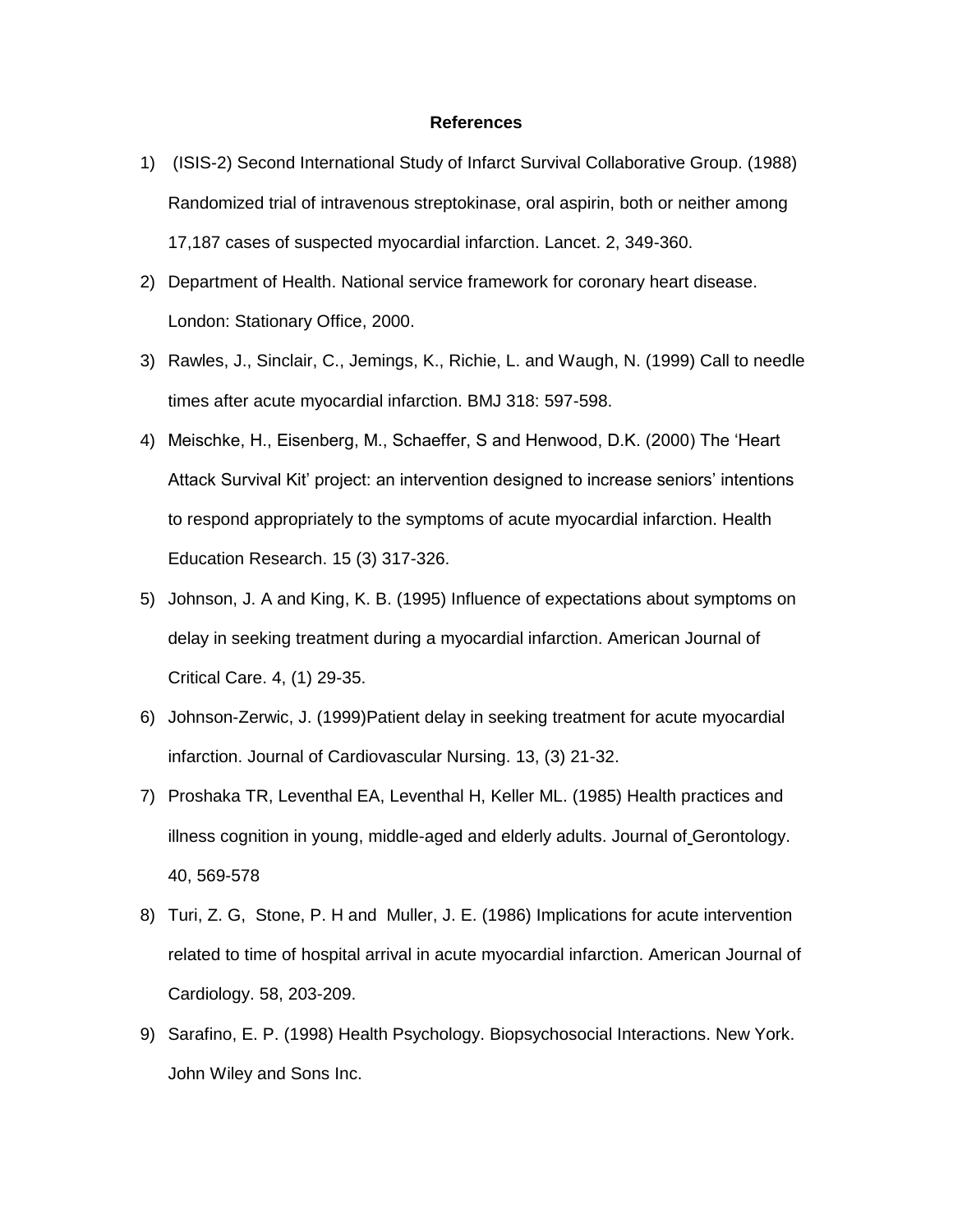- 10) National Council on Aging Press Releases (1997) Available at: http://scooby.mrl.nyu.edu:8000/press/mythswomhealth.htm
- 11) Herlitz, J, Blohm, M, Hartford, M, Hjalmarsson, A, Holmberg, S and Karlso, B. W. (1989) Delay time in suspected acute myocardial infarction and the importance of its modification. Clinical Cardiology. 12, 370-374.
- 12) Alonzo, A. A and Reynolds, N. R. (1998) The structure of emotions during acute myocardial infarction: A model for coping. Social Science Medicine 46, (9) 1099- 1110.
- 13) Hackett, T. P and Cassem, N. H (1969) Factors contributing to delay in responding to the signs of acute myocardial infarction. American Journal of Cardiology. 24, 651- 658.
- 14) Fowers, B. J. (1992) The Cardiac Denial of Impact Scale: A brief, self-report research measure. Journal of Psychosomatic Research. 36, (5) 469-475.
- 15) Horne, R. James, D. Petrie, K. Weinman, J and Vincent, R. (2000) Patients' interpretations of symptoms as a cause of delay in reaching hospital during acute myocardial infarction. Heart 83: 388-393.
- 16) Pennebaker, J. W. (1982) The Psychology of Physical Symptoms. New York. Springer-Verlag.
- 17) Pattenden, J. Watt, I. Lewin, R. J. P. and Stanford, N. (2002) Decision making processes in people with symptoms of acute myocardial infarction: qualitative study. BMJ 324: 1006-1009.
- 18) Becker, M. H and Rosenstock, I. M (1984) Compliance with medical advice. In A. Steptoe and A. Mathews (Eds), Healthcare and human behaviour. London. Academic Press.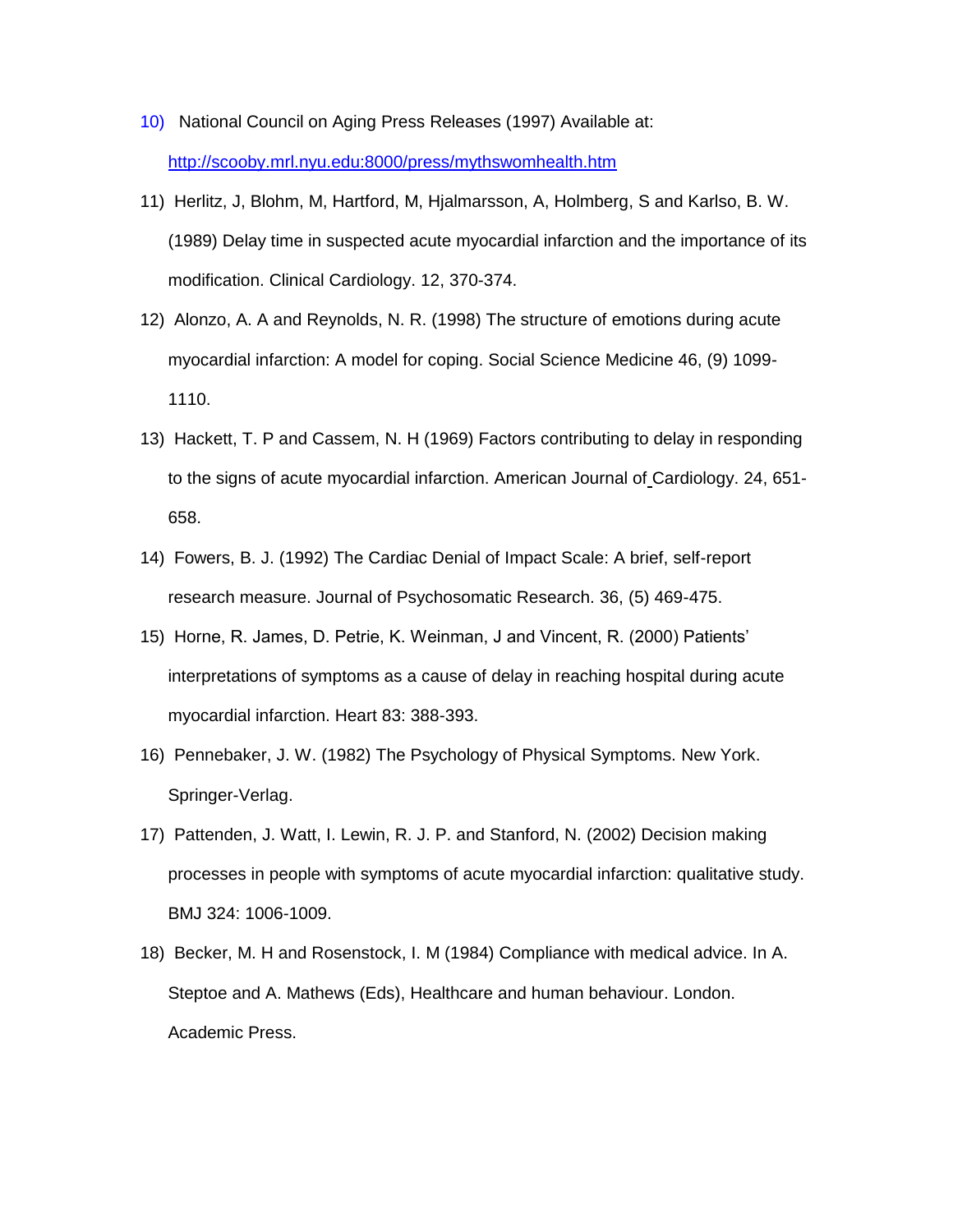- 19) Rogers, R W (1985) Attitude change and information integration in fear appeals. Psychological Reports 56; 179 – 182.
- 20) Dracup, K., Moser, D., Eisenberg, M., Meischke, H., Alonzo, A and Braslow, A. (1995) Causes of delay in seeking treatment for heart attack symptoms. Social Science Medicine. 40 (3) 379-392.
- 21) Wallston, B.S, Wallston, K.A, Kaplan, G.D. and Maides, S.A. (1976) Development and validation of the Health Locus of Control (HLC) Scale. Journal of Consulting and Clinical Psychology. 44, (4) 580-585.
- 22) Fleury, J.D. (1991) Wellness motivation in cardiac rehabilitation. Heart and Lung. 20: (1) 3-8.
- 23) Lau, R.R., Hartman, K.A and Ware, J.E. (1986) Health as a value: methodological and theoretical considerations. Health Psychology. 5 (1) 25-43.
- 24) Clark, I.T, Bellam, S.V, Shah, A.H. (1992) Analysis of pre-hospital delay among inner city patients with symptoms of myocardial infarction: implications for therapeutic intervention. Journal of the National Medical Association 84: 931-937.
- 25) Weston, C.F.M., Penny, W.J. and Julian, D.G. (1994) on behalf of the British Heart Foundation Working Group. Guidelines for the early management of patients with myocardial infarction. BMJ 308: 767-771.
- 26) Cronin S N (1990) Psychosocial adjustment to coronary artery disease: current knowledge and future directions. Journal of Cardiovascular Nursing 5;1, 13 – 24.
- 27) O'Carroll R E, Smith K B, Grubb N R, Fox K A A, Masterton G (2001) Psychological factors associated with delay in attending hospital following an acute myocardial infarction. Journal of Psychosomatic Research 51; 611 – 14.